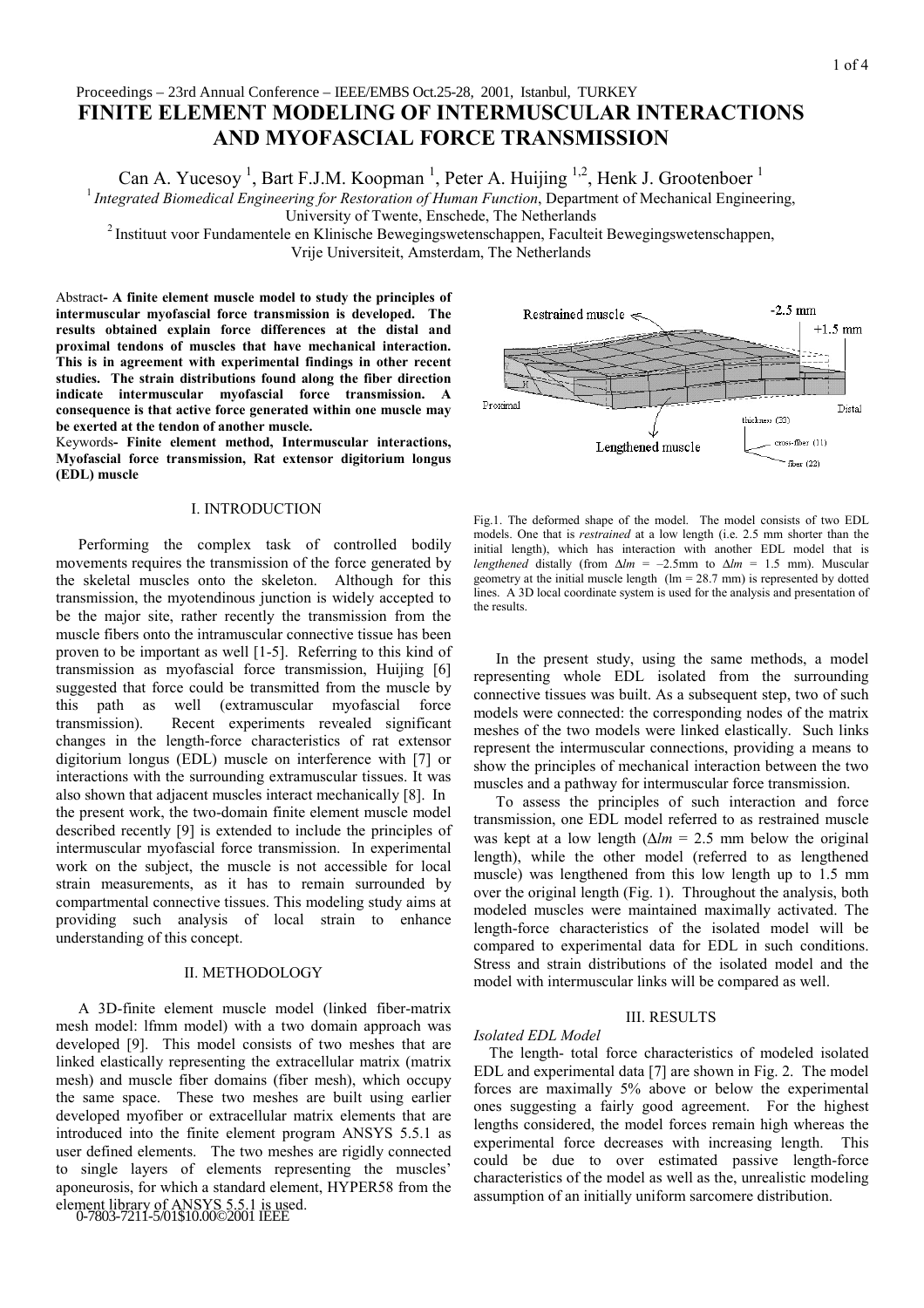| <b>Report Documentation Page</b>                                                                                                                                                                                                              |                           |                                                    |
|-----------------------------------------------------------------------------------------------------------------------------------------------------------------------------------------------------------------------------------------------|---------------------------|----------------------------------------------------|
| <b>Report Date</b><br>25 Oct 2001                                                                                                                                                                                                             | <b>Report Type</b><br>N/A | Dates Covered (from to)                            |
| <b>Title and Subtitle</b><br>Finite Element Modeling of Intermuscular Interactions and<br>Myofascial Force Transmission                                                                                                                       |                           | <b>Contract Number</b>                             |
|                                                                                                                                                                                                                                               |                           | <b>Grant Number</b>                                |
|                                                                                                                                                                                                                                               |                           | <b>Program Element Number</b>                      |
| Author(s)                                                                                                                                                                                                                                     |                           | <b>Project Number</b>                              |
|                                                                                                                                                                                                                                               |                           | <b>Task Number</b>                                 |
|                                                                                                                                                                                                                                               |                           | <b>Work Unit Number</b>                            |
| Performing Organization Name(s) and Address(es)<br>Integrated Biomedical Engineering for Restoration of Human<br>Function Department of Mechanical Engineering University of<br>Twente, Enschede The Netherlands                              |                           | <b>Performing Organization Report Number</b>       |
| <b>Sponsoring/Monitoring Agency Name(s) and Address(es)</b><br>US Army Research, Development & Standardization Group<br>(UK) PSC 802 Box 15 FPO AE 09499-1500                                                                                 |                           | Sponsor/Monitor's Acronym(s)                       |
|                                                                                                                                                                                                                                               |                           | <b>Sponsor/Monitor's Report Number(s)</b>          |
| <b>Distribution/Availability Statement</b><br>Approved for public release, distribution unlimited                                                                                                                                             |                           |                                                    |
| <b>Supplementary Notes</b><br>Papers from 23rd Annual International Conference of the IEEE Engineering in Medicine and Biology Society, October<br>25-28, 2001, held in Istanbul, Turkey. See also ADM001351 for entire conference on cd-rom. |                           |                                                    |
| <b>Abstract</b>                                                                                                                                                                                                                               |                           |                                                    |
| <b>Subject Terms</b>                                                                                                                                                                                                                          |                           |                                                    |
| <b>Report Classification</b><br>unclassified                                                                                                                                                                                                  |                           | <b>Classification of this page</b><br>unclassified |
| <b>Classification of Abstract</b><br>unclassified                                                                                                                                                                                             |                           | <b>Limitation of Abstract</b><br>UU                |
| <b>Number of Pages</b><br>4                                                                                                                                                                                                                   |                           |                                                    |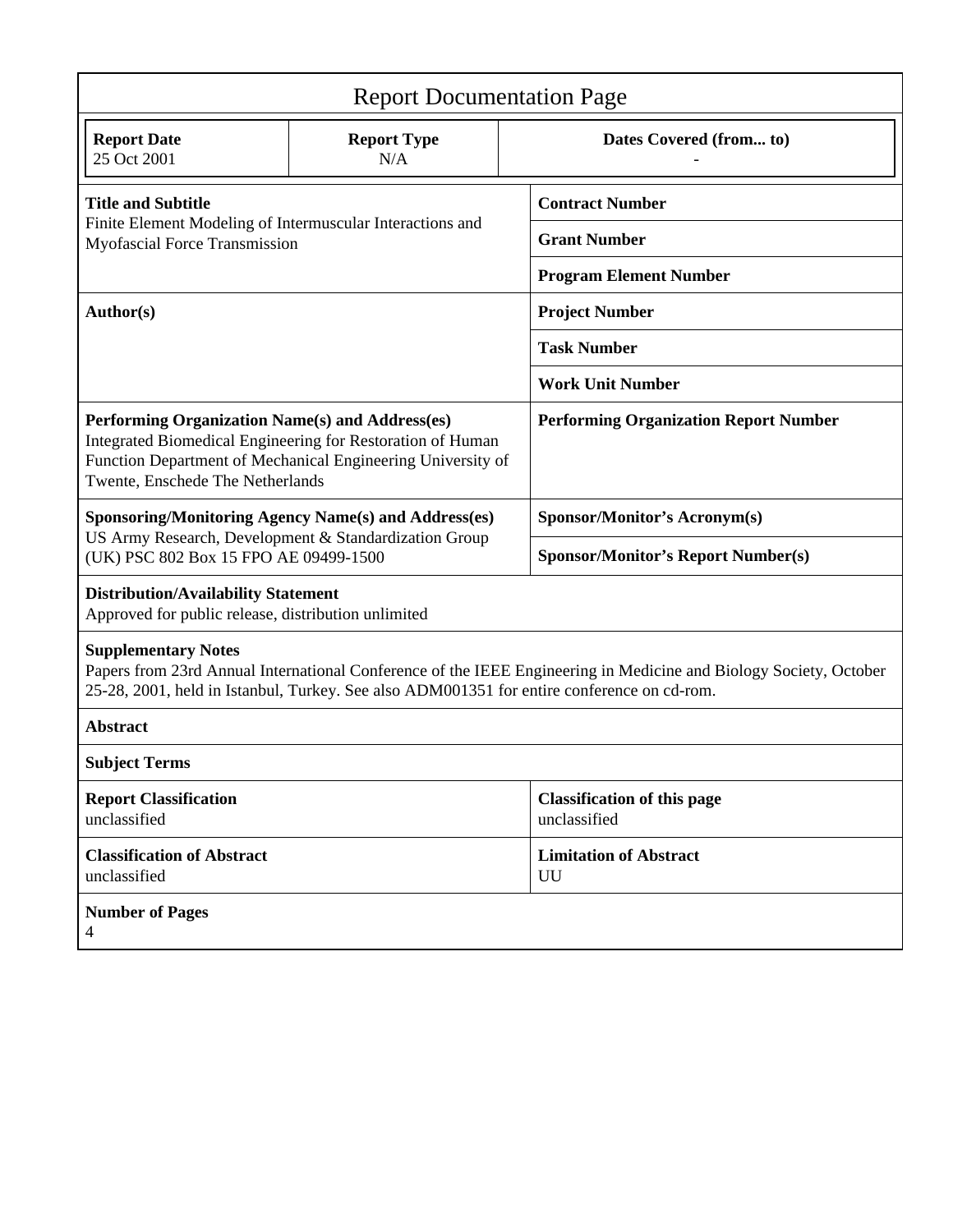

Fig.2. The isometric muscle length-total force curve for isolated rat EDL muscle. Experimental EDL data is adopted from [7]. The muscle force (Fm) is normalized for optimum force (Fmo). Initial muscle length equals 28.7 mm.

#### *Model with Intermuscular Connections*

The muscle length- total force characteristics of the lengthened and the restrained muscle, which have intermuscular links between their matrix meshes representing intramuscular collagen is presented in Fig. 3. Note that for distributions of strain and stress in the fiber mesh of the restrained muscle are provided for three lengths of the lengthened muscle (Fig. 4). At ∆*lm* = -2.5 mm ( i.e. both



muscles are at the lowest length), the fiber direction strain  $(\mathcal{E}_{22})$  does not exhibit variations, i.e. the lengths of sarcomeres in series within fibers are highly uniform (Fig. 4a). As the lengthened muscle reaches higher lengths (∆*lm* = +1.5 mm) this homogeneity is replaced by on average 10% longer sarcomeres at the distal end of muscle fibers than at their proximal end.

The consequences of these differences in strain are clearly visible on the fiber direction stresses ( $\sigma_{22}$ ). If both muscles are at low length, the stresses along the fibers of the restrained muscle are rather uniform. As the adjacent muscle is lengthened, distributions of  $\sigma_{22}$  become apparent: at distal ends of fibers approximately 50% higher stresses are encounterd than their proximal ends.

For a further assessment of mechanics of interaction between the muscles, the fiber direction strains and stresses within the fiber mesh at the highest length studied (i.e.  $lm =$ +1.5 mm) are considered for the lengthened muscle of the modeled pair, in comparisson to the isolated EDL model (Fig. 5). A clear difference in strain distributions between the two muscles is visible (Fig. 5a). Except for the minor distributions in the most proximal part of the isolated muscle (which is ascribable to the asymmetric EDL muscle geometry), the strains are highly uniform over the whole fiber mesh. In contrast, for the lengthened muscle with intermuscular connections to the restrained muscle, a high level of variation in  $\mathcal{E}_{22}$  distribution is seen: The sarcomeres along the proximal ends of the muscle fibres are approximately 20%





(b) Total force for the restrained muscle as a function of the lengthened muscles' length. The muscle force is normalized for optimum proximal force. Initial muscle length equals 28.7 mm

Fig.4. Distributions of fiber direction strain and stress for the fiber mesh of the restrained muscle as a function of the length of the lengthened muscle. (a) Distributions of fiber strain at three muscle lengths.

(b) Distributions of fiber stress at three muscle lengths.

The dotted line contour indicates muscle geometry at the initial length.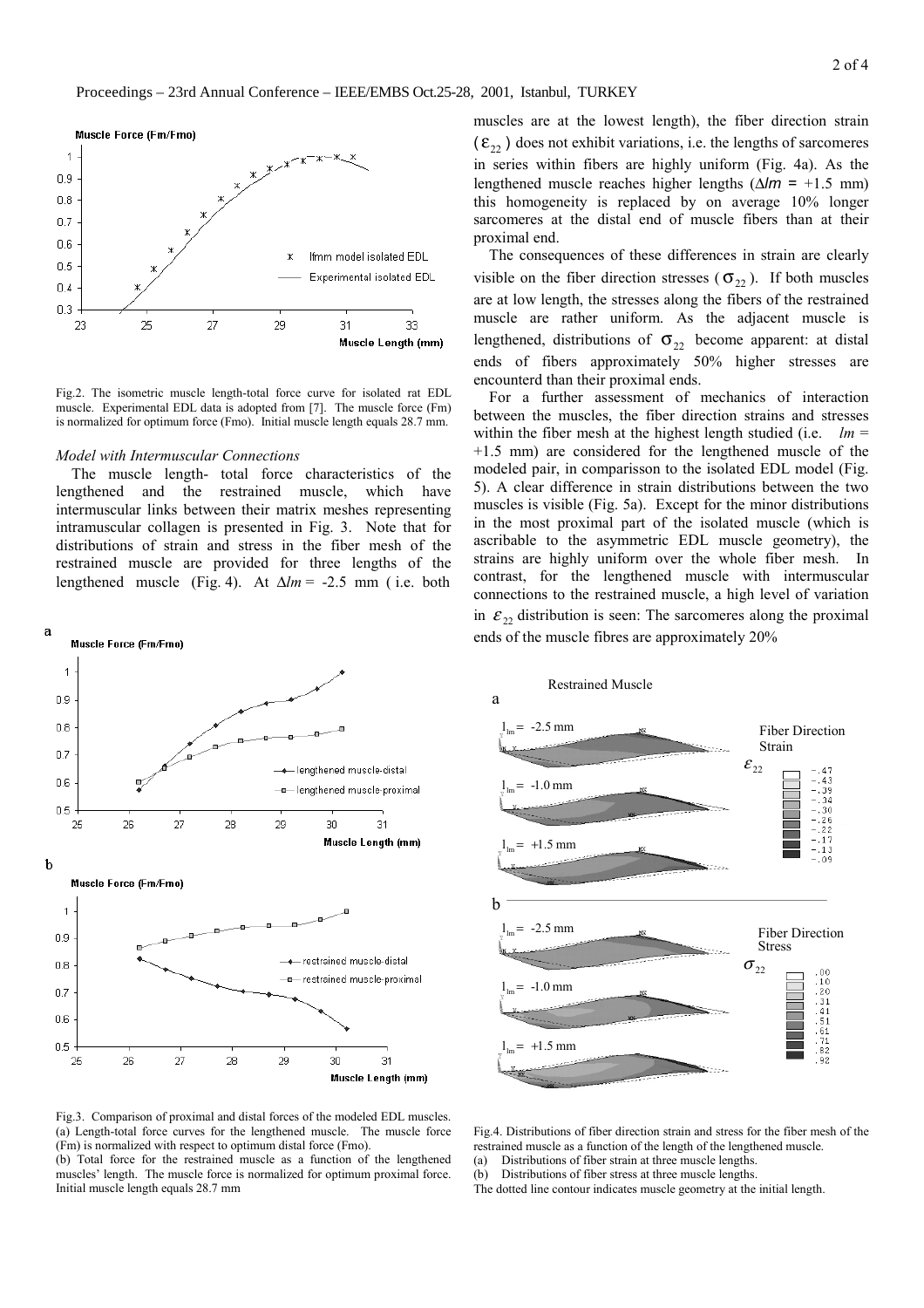

Fig.5. Comparison of strain and stress distributions for the fiber mesh of the lengthened and isolated muscles.

(a) Strain distributions of the fiber mesh for the fiber (22) direction.

(b) Stress distributions of the fiber mesh for the fiber (22) direction.

Both muscles are represented at the high length ( $\Delta l$ *m* = +1.5mm). The dotted line contour indicates muscle geometry at the initial length.

shortened, while towards the distal ends, their lengths gradually increase, such that the sarcomeres at most distal end are up to 67% longer. The differences between the muscles are also remarkable for the fiber direction stresses (Fig. 5b).In agreement with the strain distributions for the isolated muscle, the  $\sigma_{22}$  values are highly uniform (i.e. approximating unity all over the fiber mesh). However, the lengthened muscle of the pair exhibits a sizable variation in  $\sigma_{22}$  distribution, ranging from aproximately 0.80 to 0.50. In that muscle stress decreases from the proximal end of the muscle fibres towards their distal ends. Also note that the mean stress for the isolated muscle (which is approximately unity) is significantly higher than that of the lengthened muscle with intermuscular



Fig.6. Comparison of length-total distal force curves of modeled muscle with intermuscular connections and isolated muscles. Muscle force (Fm) is normalized for optimum force (Fmo) of the muscle with

intermuscular connections.

connections. Although  $\sigma_{22}$  does attain values arround unity at certain limited locations, stress values over the major part of the fiber mesh are much lower. As fiber direction stress in the fiber mesh is the dominating factor determining muscle force, this result is highly interesting since the distal forces of the lengthened muscle are higher than that of the isolated muscle throughout the length range and at this particular length (Fig. 6). Such higher forces in spite of the lower mean stresses can only be explained by intermuscular myofascial force transmission from the restrained muscle to the lengthened one.

## IV. DISCUSSION

#### *Connective tissue network and force transmission*

Muscle can be represented as an extensive 3D set of organized endomysial tunnels, within which the myofibers operate [3]. The identification of intramuscular force transmission from the lateral perimeter surface of myofibers onto the connective tissue network (myofascial force transmission) is relatively recent and limited. However, various studies indicated [1, 3] or experimentally confirmed [1, 3-6, 10] such force transmission and suggested an important functional significance of the connective tissue network. This endomysial network is continuous with the perimysium system and can be regarded as a continuous system of tunnels or tubes as well. In addition, the muscular epimysium is continuous with this system as well as with the connective tissue of adjacent muscles in addition to other elements of the compartment in which the muscles operate [e.g. 5, 7]. Therefore, in vivo there is an additional route for force transmission out off the muscle, which completely bypasses the tendon of the muscle that was the source of the generated force [5, 7, 11]. In the majority of the earlier work on muscle functioning, muscles are investigated isolated from their surrounding [e.g. 1, 12, 13, 14]. Such a type of experiment eliminates any possible mechanism of inter or extra-muscular force transmission from or to the muscle studied.

#### *Results of the model*

The model developed in this study provides the possibility to interpret effects of myofascial force transmission between two maximally activated muscles with a set of elastic links between their matrix meshes representing their intramuscular connections. A finite element muscle model with such an approach is novel. The remarkable result of the analysis is the significant differences between the distal and proximal forces of both of the restrained and lengthened muscles. These differences are in such that for almost all of the length range considered, the distal forces of the lengthened muscle are higher than the proximal forces. This proximo-distal force difference increases with increasing muscle length. For the restrained muscle, the distal force decreases as the lengthened muscle reaches higher lengths. These results are highly compatible with the very recent findings in experimental work exploring intermuscular interaction via myofascial force transmission within rat hindlimb. In their study investigating the effects of blunt dissection and compartmental fasciatomy on rat EDL length-force characteristics, Huijing and Baan [7] showed that a systematic manipulation of the extra and intermuscular connective tissue structures altered proximal EDL force remarkably. These changes were decreases in force and